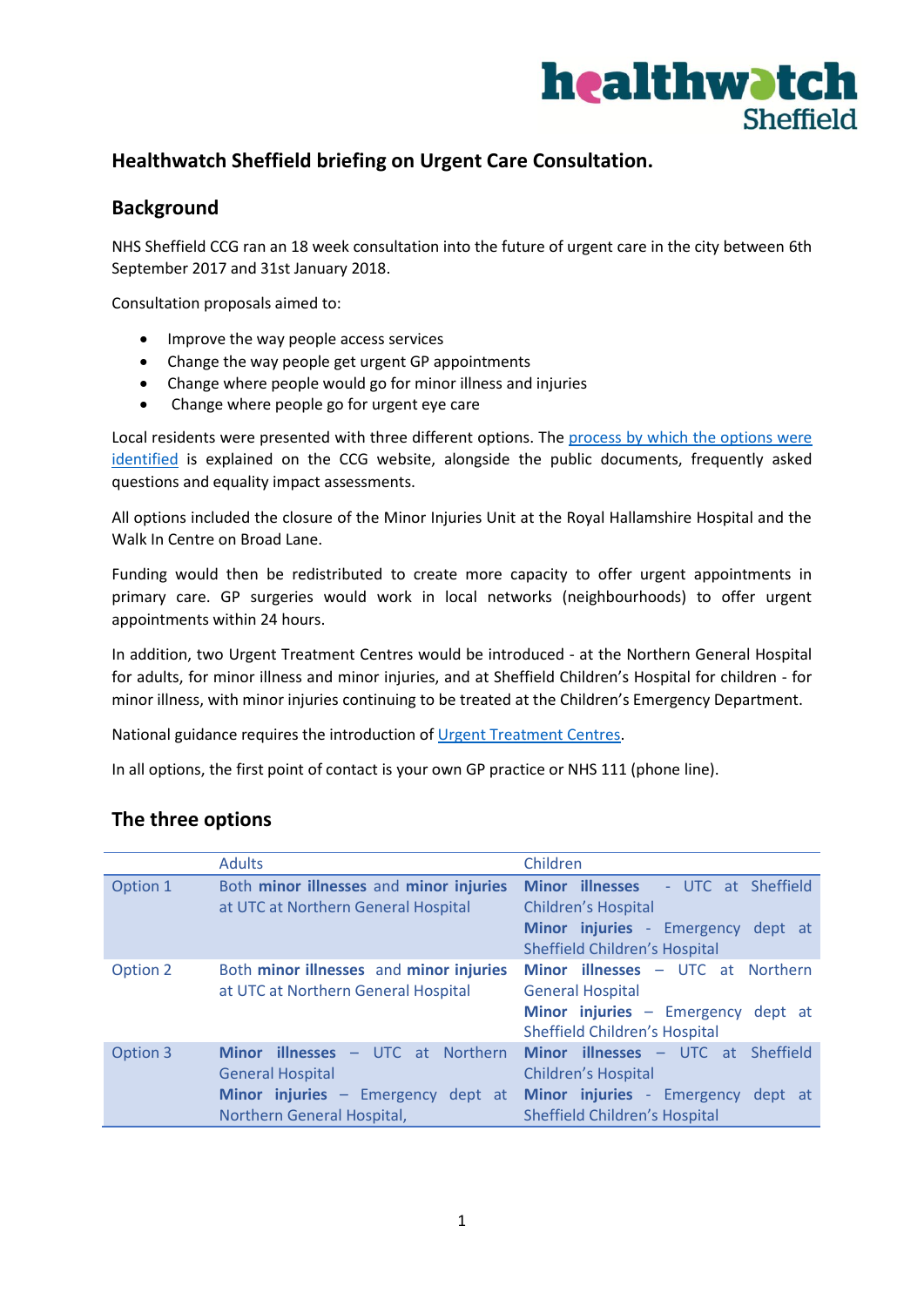## **Responses**

At the close of the consultation period, the CCG had received:

- 2,290 completed consultation surveys,
- 2106 responses to the telephone surveys,
- 5 petitions with a total of 10,392 signatures,
- in addition, letters and comments from 30 public meetings and through social media.

A [summary document](http://www.sheffieldccg.nhs.uk/Downloads/Involve%20Me/Have%20Your%20Say/Urgent%20Care%20Consultation%202017/Final%20Report/UCC%20Summary.pdf) and the [full independent analysis](http://www.sheffieldccg.nhs.uk/Downloads/Involve%20Me/Have%20Your%20Say/Urgent%20Care%20Consultation%202017/Final%20Report/UCC%20Engaging%20Communities.pdf) were received by the Urgent Care Programme Board and the Primary Care Commissioning Committee in March. The committee noted that further work needed to be undertaken, including a review of the significant number of alternative options that were suggested by the local residents in their responses.

The majority of people who responded to the consultation survey did not feel that the proposals would make accessing urgent care easier. Furthermore, throughout the consultation period, there was a evident confusion amongst the public and some professionals about the content of the consultation. Although there was a strength of feeling from local residents that the changes should not go ahead, less than half the number who signed a petition engaged with the consultation itself.

At Healthwatch we noted frustration that the options included in the consultation were limited to those that included the closure of the Minor Injuries Unit and the Walk in Centre.

### **Next steps**

The CCG is in the process of considering the responses against the initial three options and considering the alternative options put forward by respondents.

Workshops have been held for CCG Governing Body members, Clinical Directors and Commissioning Managers and for potential and current providers. The purpose of the workshops was to consider the alternative suggestions and any possible actions to mitigate the issues raised regarding the proposed options. A further workshop for members of the public will be held on Monday 11th June.

The Urgent Care Programme Board will review the outcomes of the workshops and make recommendations which will be presented back to the Primary Care Commissioning Committee.

## **Healthwatch Sheffield's position**

Healthwatch Sheffield is represented at the CCG Primary Care Commissioning Committee, the Programme Board and the Strategic Patient Engagement, Experience and Equality Committee. Our role is as a conduit to and from local communities, bringing wider perspectives and the views of local people; and as a 'critical friend', offering strategic advice from an independent perspective.

With regard to the Urgent Care consultation, representatives will advocate for the following concerns to be addressed:

### **The communication and inclusivity of the consultation proposals.**

The public and non-statutory stakeholders were involved at a late stage and with limited opportunities to share their views. We recommend that the CCG considers further engagement/consultation, collaborating with local voice organisations, to involve the public and stakeholders throughout, using plain English and a variety of engagement methods.